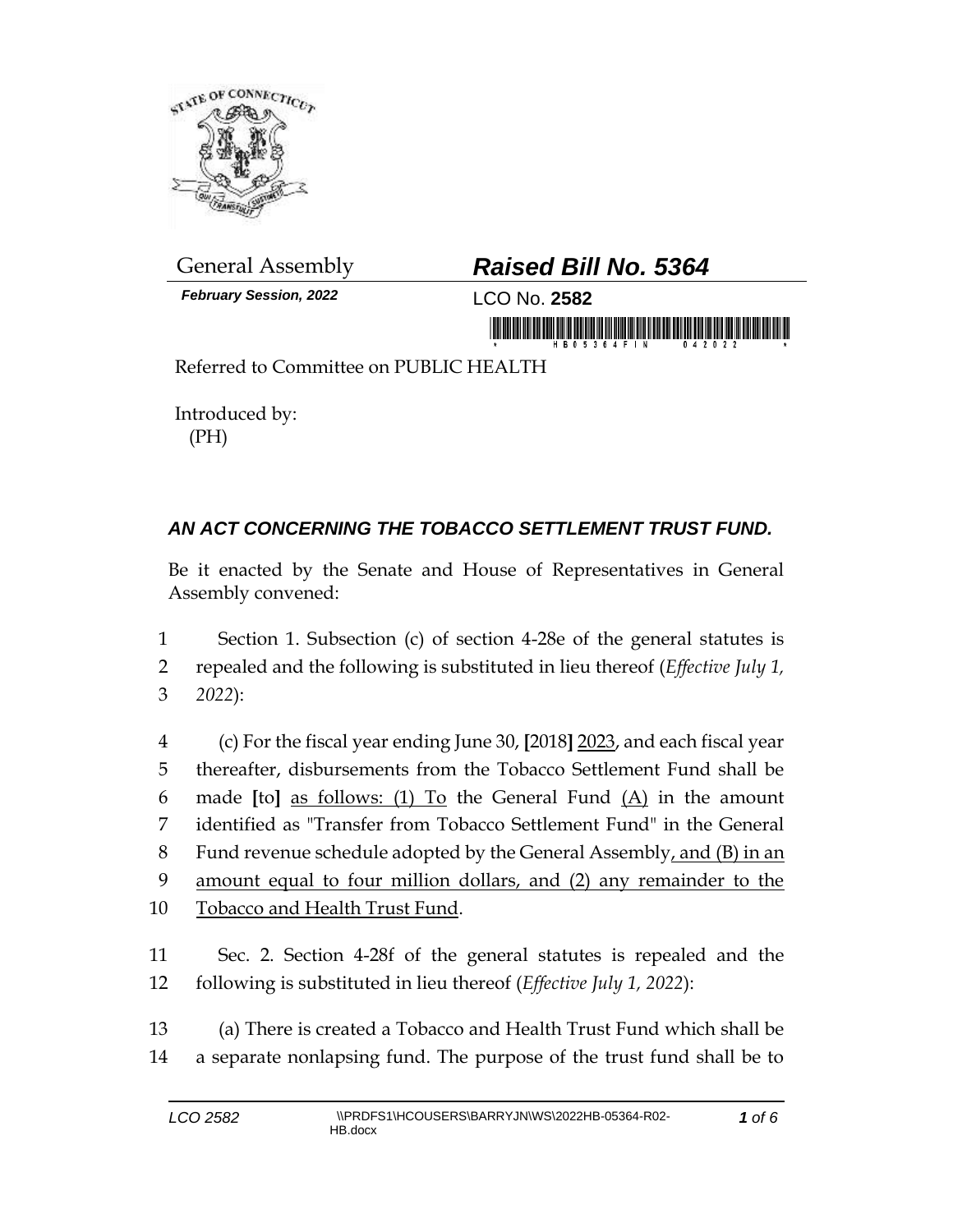create a continuing significant source of funds to (1) support and encourage development of programs to reduce tobacco abuse through prevention, education and cessation programs, (2) support and encourage development of programs to reduce substance abuse, and (3) develop and implement programs to meet the unmet physical and mental health needs in the state.

 (b) The trust fund may accept transfers from the Tobacco Settlement Fund and may apply for and accept gifts, grants or donations from public or private sources to enable the trust fund to carry out its objectives.

 (c) The trust fund shall be administered by a board of trustees, except that the board shall suspend its operations from July 1, 2003, to June 30, 2005, inclusive. The board shall, consist of seventeen trustees. The appointment of the initial trustees shall be as follows: (1) The Governor shall appoint four trustees, one of whom shall serve for a term of one year from July 1, 2000, two of whom shall serve for a term of two years from July 1, 2000, and one of whom shall serve for a term of three years from July 1, 2000; (2) the speaker of the House of Representatives and the president pro tempore of the Senate each shall appoint two trustees, one of whom shall serve for a term of two years from July 1, 2000, and one of whom shall serve for a term of three years from July 1, 2000; (3) the majority leader of the House of Representatives and the majority leader of the Senate each shall appoint two trustees, one of whom shall serve for a term of one year from July 1, 2000, and one of whom shall serve for a term of three years from July 1, 2000; (4) the minority leader of the House of Representatives and the minority leader of the Senate each shall appoint two trustees, one of whom shall serve for a term of one year from July 1, 2000, and one of whom shall serve for a term of two years from July 1, 2000; and (5) the Secretary of the Office of Policy and Management, or the secretary's designee, shall serve as an ex-officio voting member. Following the expiration of such initial terms, subsequent trustees shall serve for a term of three years. The period of suspension of the board's operations from July 1, 2003, to June 30, 2005,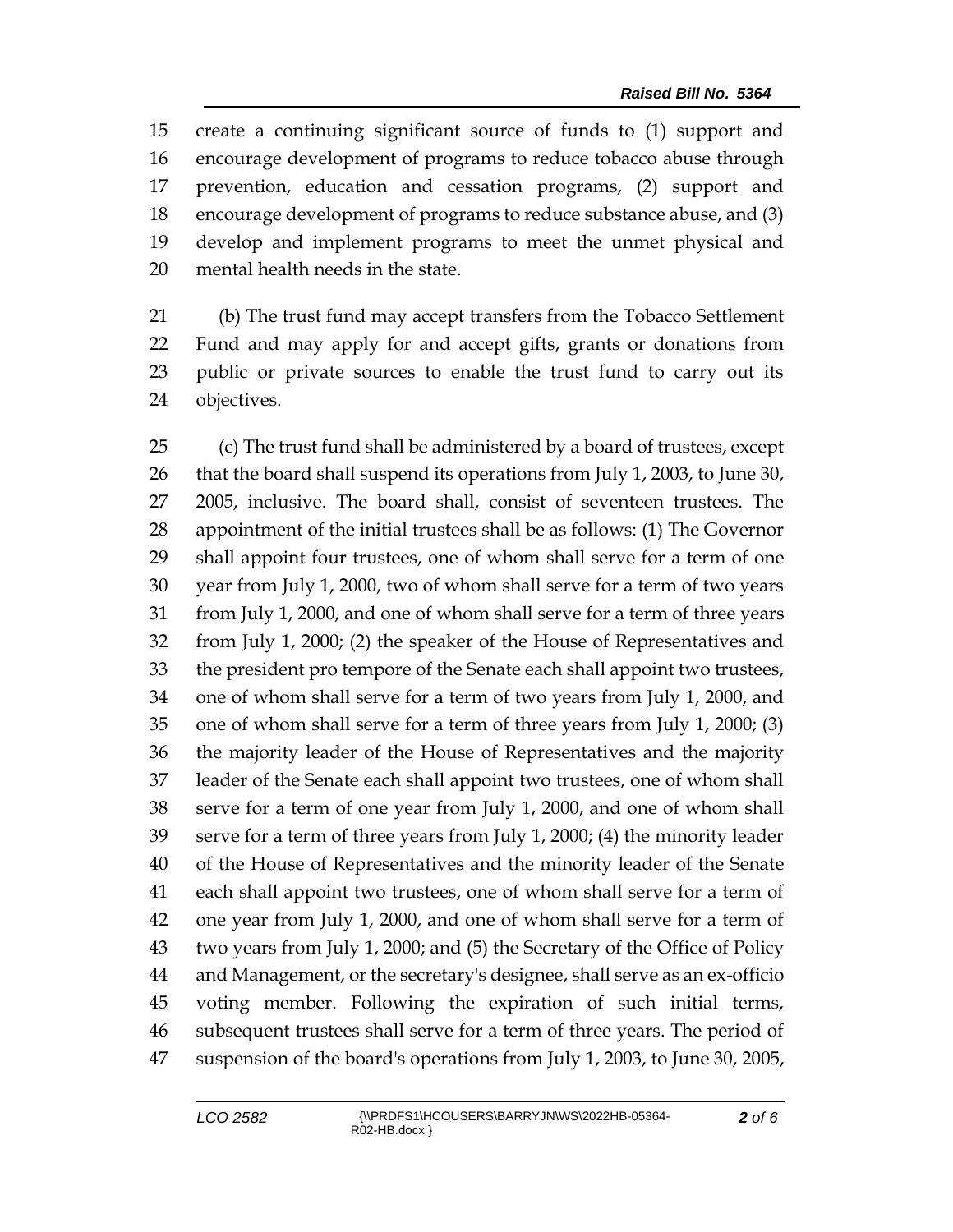inclusive, shall not be included in the term of any trustee serving on July 1, 2003.

 The trustees shall serve without compensation except for reimbursement for necessary expenses incurred in performing their duties. The board of trustees shall establish rules of procedure for the conduct of its business which shall include, but not be limited to, criteria, processes and procedures to be used in selecting programs to receive money from the trust fund. The trust fund shall be within the Office of Policy and Management for administrative purposes only. The board of trustees shall, not later than January first of each year **[**, except following a fiscal year in which the trust fund does not receive a deposit from the Tobacco Settlement Fund, shall**]** submit a report of its activities and accomplishments to the joint standing committees of the General Assembly having cognizance of matters relating to public health and appropriations and the budgets of state agencies, in accordance with section 11-4a.

 (d) (1) **[**During the period commencing July 1, 2000, and ending June 30, 2003, the board of trustees, by majority vote, may recommend authorization of disbursement from the trust fund for the purposes described in subsection (a) of this section and section 19a-6d, provided the board may not recommend authorization of disbursement of more than fifty per cent of net earnings from the principal of the trust fund for such purposes. For the fiscal year commencing July 1, 2005, and each fiscal year thereafter, the board may recommend authorization of the net earnings from the principal of the trust fund for such purposes. For the fiscal year ending June 30, 2009, and each fiscal year thereafter, the board may recommend authorization of disbursement for such purposes of (A) up to one-half of the annual disbursement from the Tobacco Settlement Fund to the Tobacco and Health Trust Fund from the previous fiscal year, pursuant to section 4-28e, up to a maximum of six million dollars per fiscal year, and (B) the net earnings from the principal of the trust fund from the previous fiscal year.**]** For the fiscal year ending June 30, **[**2014**]** 2023, and each fiscal year thereafter, the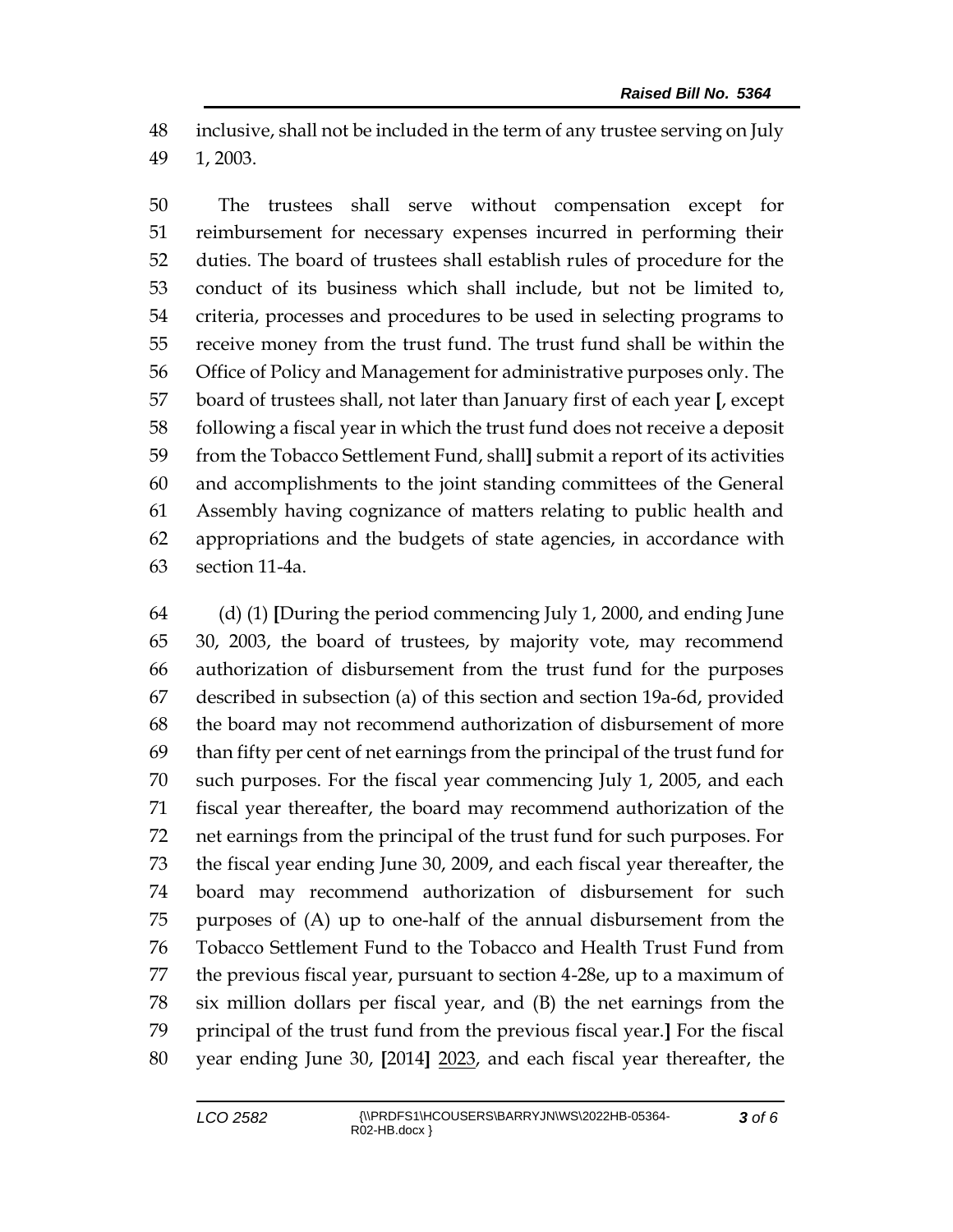board of trustees, by majority vote, may recommend authorization of disbursement **[**of up to the total unobligated balance remaining in the trust fund after disbursement in accordance with the provisions of the general statutes and relevant special and public acts for such purposes, not to exceed**]** from the trust fund for the purposes described in subsection (a) of this section and section 19a-6d, provided the board may not recommend authorization of disbursement of more than twelve million dollars per fiscal year from the trust fund for such purposes. The board's recommendations shall give (i) priority to programs that address tobacco and substance abuse and serve minors, pregnant women and parents of young children, and (ii) consideration to the availability of private matching funds. Recommended disbursements from the trust fund shall be in addition to any resources that would otherwise be appropriated by the state for such purposes and programs.

 (2) Except during the fiscal years ending June 30, 2004, and June 30, 2005, the board of trustees shall submit such recommendations for the authorization of disbursement from the trust fund to the joint standing committees of the General Assembly having cognizance of matters relating to public health and appropriations and the budgets of state agencies. Not later than thirty days after receipt of such recommendations, said committees shall advise the board of their approval, modifications, if any, or rejection of the board's recommendations. If said joint standing committees do not concur, the speaker of the House of Representatives, the president pro tempore of the Senate, the majority leader of the House of Representatives, the majority leader of the Senate, the minority leader of the House of Representatives and the minority leader of the Senate each shall appoint one member from each of said joint standing committees to serve as a committee on conference. The committee on conference shall submit its report to both committees, which shall vote to accept or reject the report. The report of the committee on conference may not be amended. If a joint standing committee rejects the report of the committee on conference, the board's recommendations shall be deemed approved. If the joint standing committees accept the report of the committee on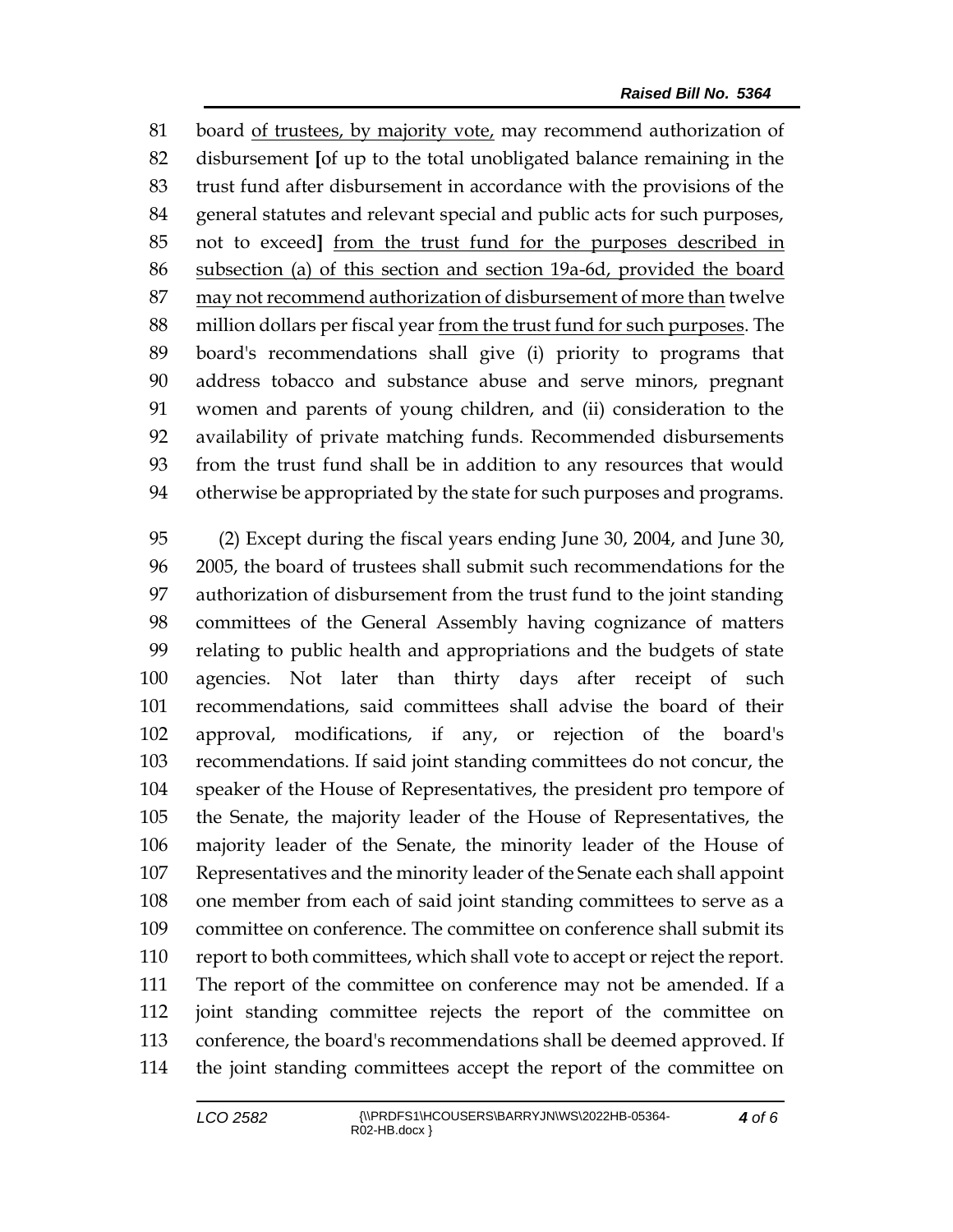conference, the joint standing committee having cognizance of matters relating to appropriations and the budgets of state agencies shall advise the board of said joint standing committees' approval or modifications, if any, of the board's recommended disbursement. If said joint standing committees do not act within thirty days after receipt of the board's recommendations for the authorization of disbursement, such recommendations shall be deemed approved. Disbursement from the trust fund shall be in accordance with the board's recommendations as approved or modified by said joint standing committees.

 (3) After such recommendations for the authorization of disbursement have been approved or modified pursuant to subdivision (2) of this subsection, any modification in the amount of an authorized disbursement in excess of fifty thousand dollars or ten per cent of the authorized amount, whichever is less, shall be submitted to said joint standing committees and approved, modified or rejected in accordance with the procedure set forth in subdivision (2) of this subsection. Notification of all disbursements from the trust fund made pursuant to this section shall be sent to the joint standing committees of the General Assembly having cognizance of matters relating to public health and appropriations and the budgets of state agencies, through the Office of Fiscal Analysis.

 (4) The board of trustees shall, not later than February first of each year **[**, except following a fiscal year in which the trust fund does not receive a deposit from the Tobacco Settlement Fund,**]** submit a report to the General Assembly, in accordance with the provisions of section 11- 4a, that includes all disbursements and other expenditures from the trust fund and an evaluation of the performance and impact of each program receiving funds from the trust fund. Such report shall also include the criteria and application process used to select programs to receive such funds.

> This act shall take effect as follows and shall amend the following sections: